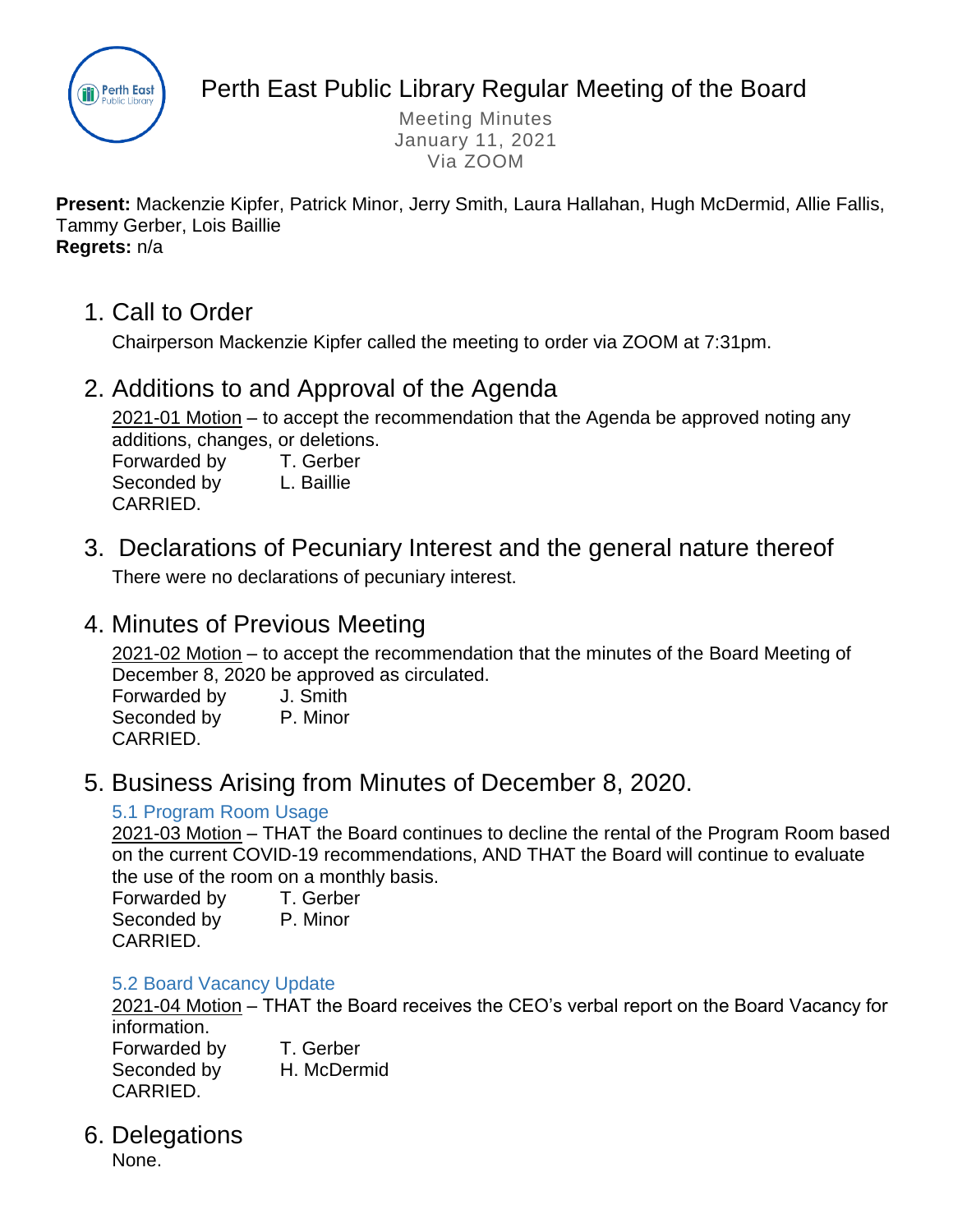# 7. Correspondence

7.1 Trillium Mutual Insurance – ROOTS Community Fund 7.2 Jeff Brown – Ontario Parks Permit Confirmation 2021-05 Motion – to receive correspondence as information Forwarded by L. Baillie Seconded by L. Hallahan CARRIED.

## 8. Finance Report

#### 8.1 Year-to-Date Reports

2021-06 Motion – THAT the un-audited December Year-to-Date Reports be received as information.

| Forwarded by | P. Minor |
|--------------|----------|
| Seconded by  | J. Smith |
| CARRIED.     |          |

### 8.2 Accounts Payable

2021-07 Motion – THAT the December informal listing of Accounts Payable be received as information.

Forwarded by P. Minor Seconded by H. McDermid CARRIED.

# 9. CEO's Report

2021-08 Motion – THAT the CEO's report be received as information.

Forwarded by T. Gerber Seconded by H. McDermid CARRIED.

# 10. Committee Reports

- 10.1 Finance Committee discussions had under New Business
- 10.2 Personnel Committee no report.
- 10.3 Strategic Planning Committee no report.
- 10.4 PCIN Board no report.
- 10.5 SOLS Trustee Council 3 verbal report from M. Kipfer
- 10.6 Council Report verbal report from H. McDermid and J. Smith

## 11. Board Education

None.

## 12. Closed Session Report

None.

## 13. New Business

### 13.1 2021 Draft Budget

2021-09 Motion -- that the 2021 draft budget be received as information.

Forwarded by P. Minor

Seconded by H. McDermid CARRIED.